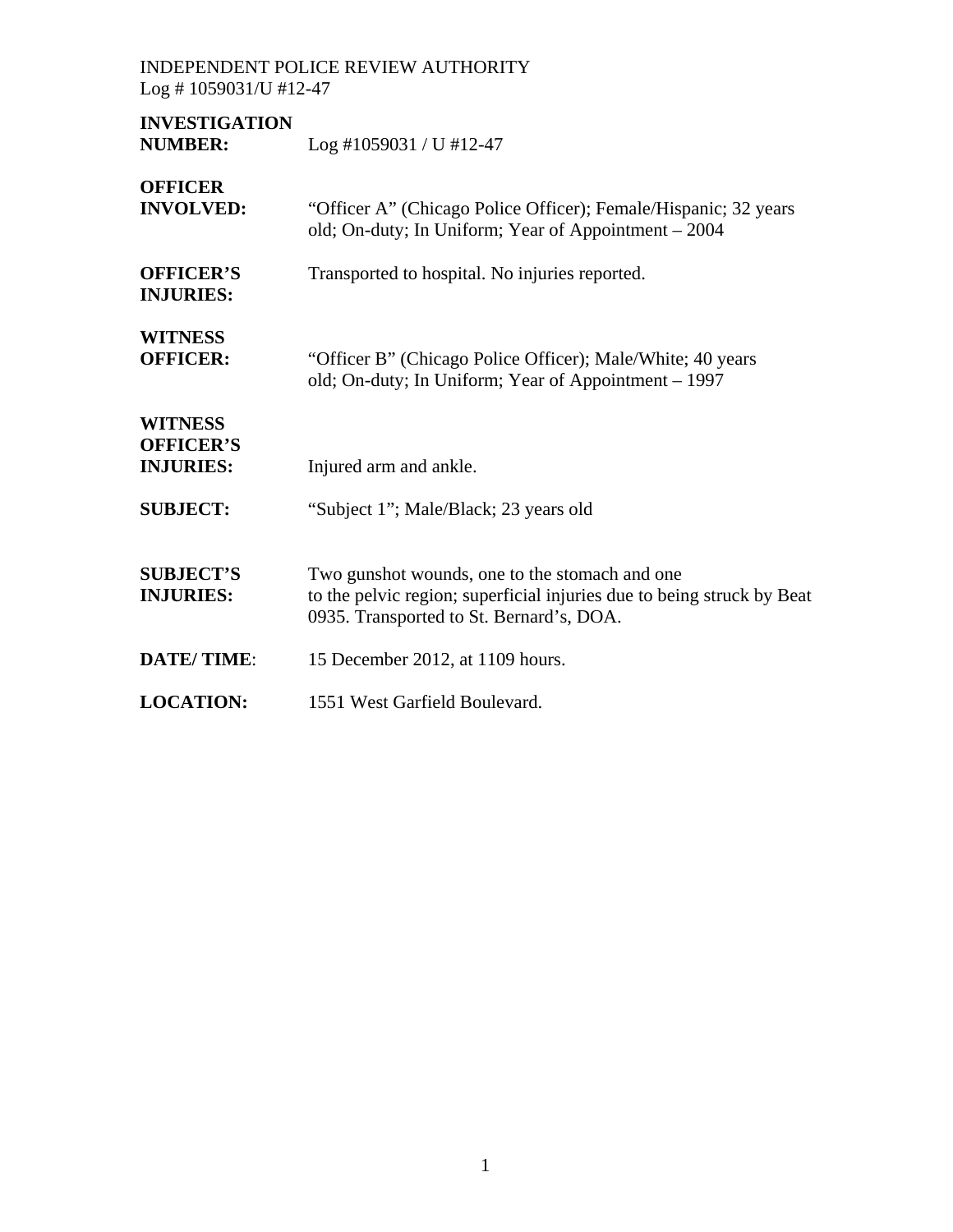### **Incident Summary**

Beat 0935 monitored a "flash" message for an armed robbery in progress. The message provided a description of the vehicle and offenders that were involved in the robbery, and that the offenders were armed. Beat 0935 was driven by Officer B with Officer A as the passenger. The officers observed the wanted vehicle near 55<sup>th</sup> Street and South Western Avenue. Beat 0935 attempted to stop the vehicle, which fled eastbound on 55<sup>th</sup> Street at a high rate of speed. Beat 0935 pursued the vehicle until the vehicle crashed in front of the Phillips 66 Gas Station located at  $55<sup>th</sup>$  Street and Ashland Avenue. Four black males exited the vehicle. Three of the black males escaped on foot, but Subject 1 fell to the ground and Beat 0935, entering the gas station, struck Subject 1. The officers exited their vehicle and Officer B attempted to take Subject 1 into custody, at which time Subject 1 threw Officer B to the ground. Subject 1 then stood up and had a black object in his hand (later determined to be a black metal Mag flashlight). Officer A yelled, "Gun, gun" and fired two rounds striking Subject 1. Subject 1 was transported to St. Bernard's Hospital and pronounced deceased from gunshot wounds to his left flank and left hip.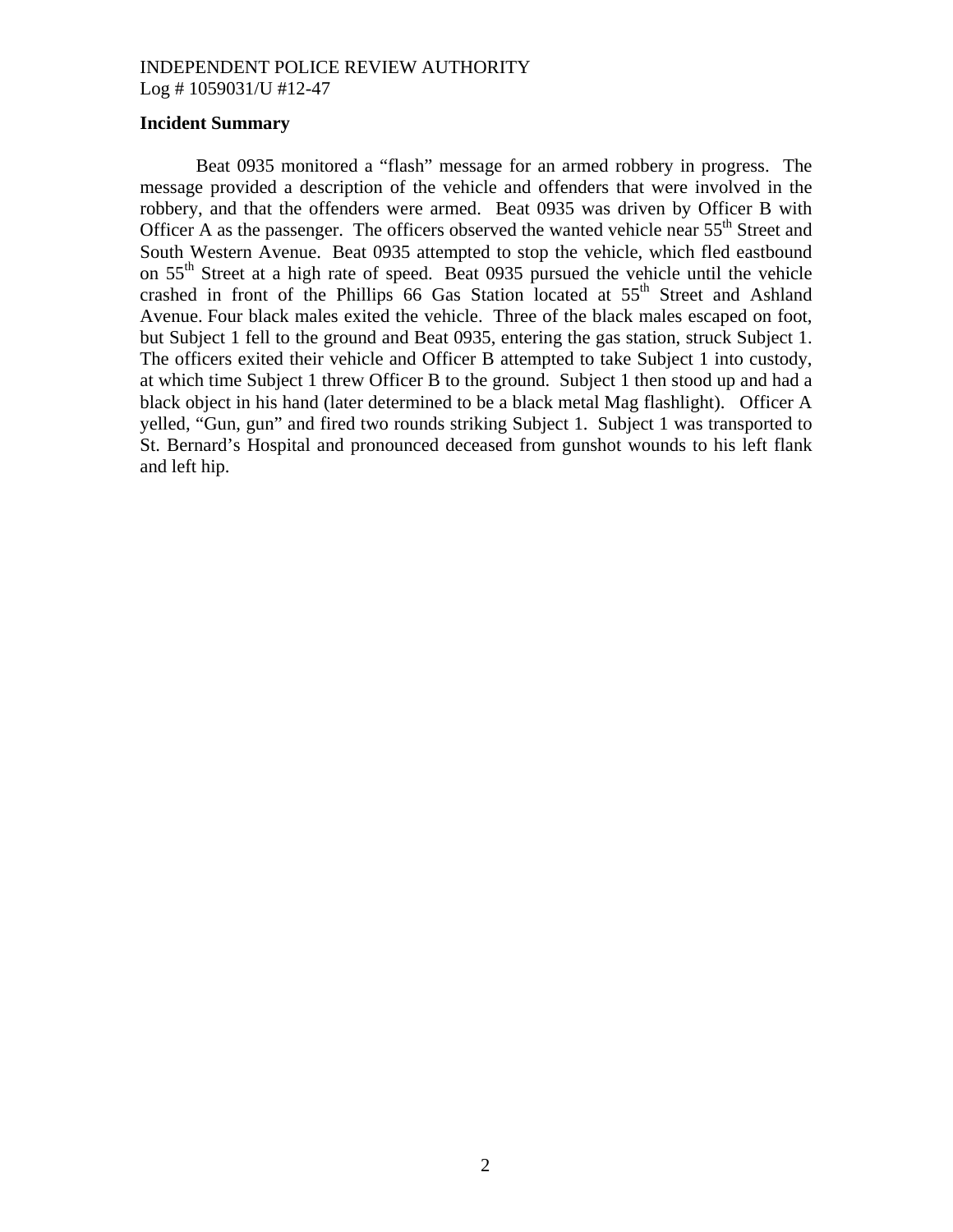### **Investigation**

 **General Offense Case Reports HV603521**, **HV603523,** and **HV603442** document the accounts of the robbery at 5400 S. Western Avenue and 3817 S. Kedzie Avenue, and the police involved shooting that occurred at 1551 W. Garfield Boulevard.

 The reports also document the parties involved in the incident, their interviews with detectives, and the Medical Examiner's findings and manner of death of Subject 1. CPD Detective 1, conducted the following interviews:

**Officer B** stated that he was working Beat 935, in uniform, driving a marked Chevrolet Tahoe with his partner, Officer A. He stated that they were on patrol when he monitored a call of an armed robbery near 38<sup>th</sup> Street and Kedzie Avenue where four black male offenders were armed with gun and driving a gray Chevrolet Trail Blazer. The officers were touring the area for the offenders when a second call came over the air of two black males in a gray Chevrolet Trial Blazer breaking off the seal of a semi-truck near 54<sup>th</sup> Street and fleeing northbound on Western Avenue. The officers observed the suspect vehicle in the area of  $51<sup>st</sup>$  Street and Western Avenue and attempted to stop the vehicle. The vehicle failed to stop and a pursuit ensued. Officer B pursued the vehicle while making notification to OEMC. The Trail Blazer crashed at Phillips Gas Station at 55<sup>th</sup> Street and Ashland Boulevard. Officer B turned into the gas station just past the Trail Blazer and struck Subject 1, who ran in front of the police vehicle while fleeing from the Chevrolet Trail Blazer. Officer B and Officer A exited their vehicle and attempted to place Subject 1 into custody when Subject 1 threw Officer B over him and slammed him onto the ground. Officer B heard Officer A yell, "Gun, gun" and then heard two gunshots. Officer B continued to attempt to restrain Subject 1, who was still struggling until other officers arrived. Officer B stated that officers found a black metal Mag flashlight underneath Subject 1, but no gun. Officer B sustained minor injuries to his arm and ankle and was transported to Mercy Hospital for treatment.

**Officer A** stated essentially the same information as Officer B. Officer A added that as Officer B attempted to take Subject 1 into custody, Officer A provided other officers information over the radio. Officer A further stated that after Subject 1 threw Officer B to the ground, she observed what she believed was a black gun in Subject 1's right hand. Fearing for her life, and the life of Officer B, Officer A fired two rounds at Subject 1. Officer A stated that officers found a black metal Mag flashlight under Subject 1, but no gun.

**Officer C** stated that he was working with his partner, Officer D, and monitoring the radio when they heard a flash message for a silver vehicle wanted for a robbery in the area of 38<sup>th</sup> Street and Kedzie Avenue. They observed the wanted silver SUV traveling southbound on Western Avenue. Officer C followed the pursuit and when the silver SUV reached 55<sup>th</sup> Street and Ashland Avenue the vehicle crashed. Officer C heard a female officer's voice (Officer A) over the radio shouting out the direction of flight of the offenders. Officer C and Officer D toured the area looking for the offenders, when Officer A shouted over the air, "He's got a gun, he's got a gun, need assistance." Officer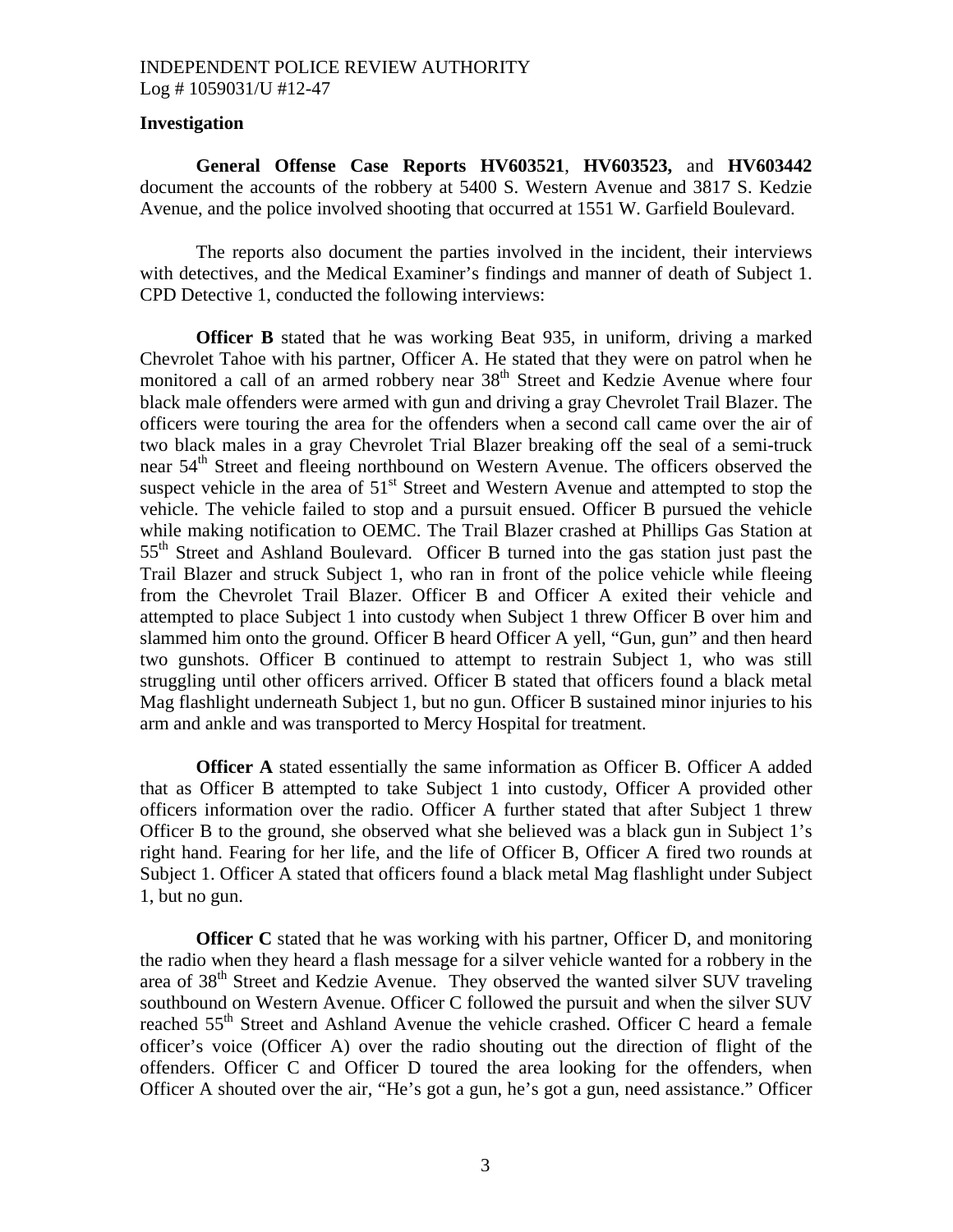C and Officer D ran into the parking lot of the Phillip 66 gas station and observed Officer B handcuffing Subject 1. Officer C observed Subject 1 holding a black flashlight in his right hand.

**Officer D** stated essentially the same details of the incident as Officer C.

**Witness 1,** a cashier working at the Phillips 66 Gas Station, stated that he heard a vehicle crash and saw smoke. Witness 1 heard two gunshots, but did not observe what occurred.

**Witness 2** stated that she was a passenger in a vehicle belonging to Adrian Cash and located in the Phillip 66 lot. Witness 2 observed a silver SUV slam into a light pole and several people running from the SUV. The last person (Subject 1) to exit the SUV was struck by a police vehicle. Subject 1 then crawled from under the police vehicle and began struggling with a male police officer (Officer B). Subject 1 then slammed Officer B to the ground while the female officer (Officer A) pulled out her gun and fired two shots at Subject 1.

**Witness 3** stated essentially the same account of the incident as Witness 2. Witness 3 added that after Subject 1 threw Officer B to the ground he turned toward Officer A.

 Officer A's **Tactical Response Report** documents Subject 1's actions as "Did Not Follow Verbal Directions," "Fled," "Pulled Away," "Imminent Threat of Battery," "Attacked with a Weapon," and "Uses Force Likely to Cause Death or Great Bodily Harm (Weapon)." The report also documents that as officers attempted to arrest Subject 1 he slammed Officer B to the ground, and Officer A, believing that Subject 1 had a weapon in his hand, and in fear for her life, and that of Officer B, discharged her weapon.

 Officer B's **Tactical Response Report** documents Subject 1's actions as "Did Not Follow Verbal Directions," "Fled," "Pulled Away," "Imminent Threat of Battery," and "Attacked with a Weapon." The report also documents that as officers attempted to arrest Subject 1, he slammed Officer B to the ground.

 Officer B's **Officer's Battery Report,** documents that he was on-duty in full uniform, and working with one partner in a marked police vehicle. The type of activity was "Man with a gun," "Traffic Stop/Pursuit" and "Pursing/ Arresting Offender." The "Manner of Attack" was "Struck/ Blunt Force" (including actual attack). "Type of Weapon/Threat" was "Slammed Officer on his Back." Officer B sustained swelling and bruising.

 Officer A's **Officer's Battery Report,** documents that she was on-duty in full uniform, and working with one partner in a marked police vehicle. The type of activity was "Man with a Gun," "Traffic Stop/Pursuit" and "Pursing/Arresting Offender." The "Manner of Attack" was "Other," and the "Type of Weapon/Threat" was "Hands/Fist" and a "Handgun" pointed at an officer. Officer A sustained no injuries.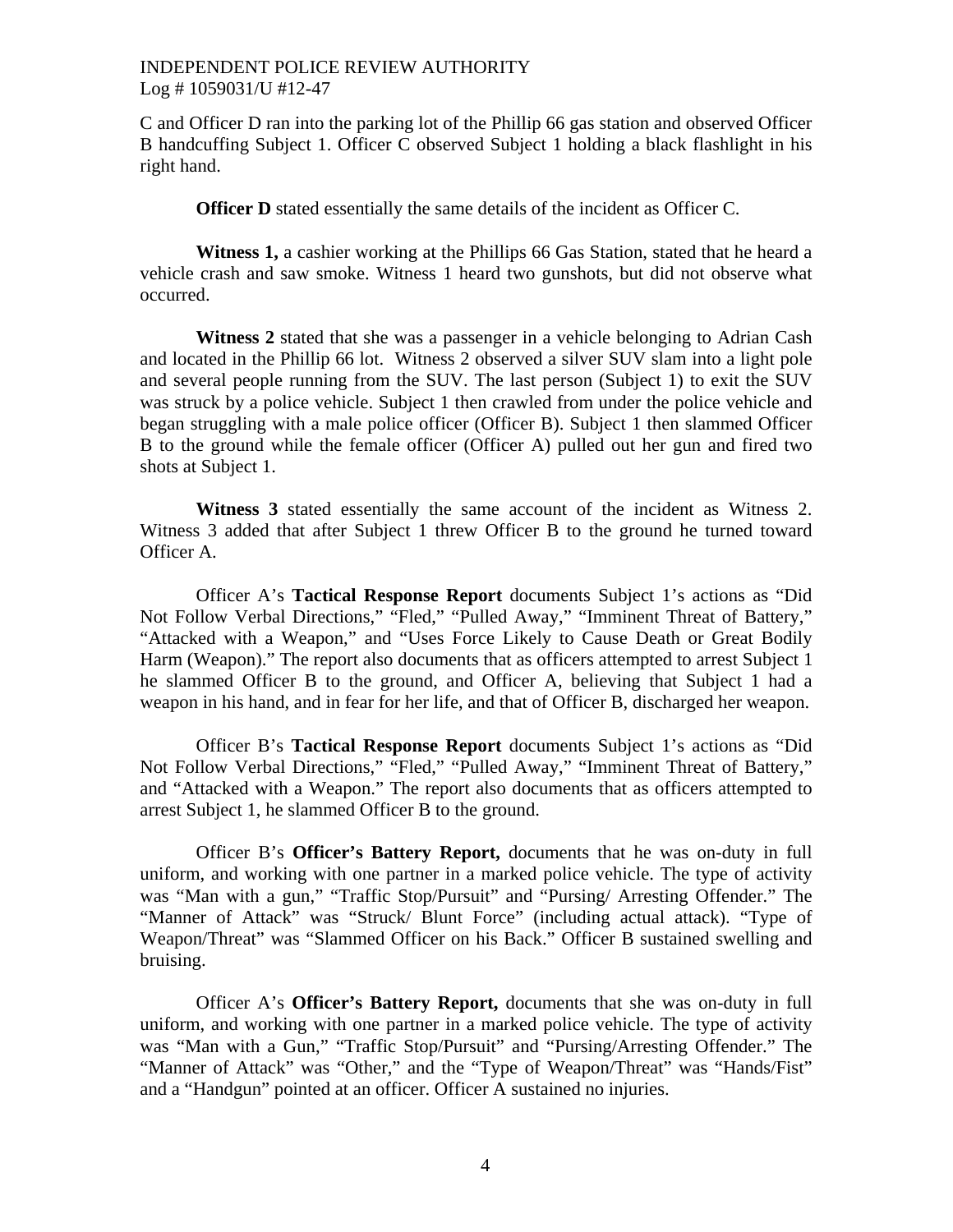The **Traffic Pursuit Report,** submitted by CPD Sergeant 1, documents that Officer B and Officer A became engaged in a high-speed vehicle pursuit with several robbery suspects driving a silver Chevrolet SUV. The pursuit lasted approximately 1.5 minutes covering approximately 2 miles. Reports were given that the occupants of the vehicle were armed with a gun. The SUV disobeyed several stoplights and weaved in and out of traffic before striking a light pole where several suspects fled the area on foot.

**POD #628,** located at 1600 W. Garfield Boulevard, did not capture the vehicle pursuit or the shooting.

 Images from **surveillance cameras** the Phillips 66 Gas Station located at 1551 S. Ashland Avenue clearly depict images of the incident as described in Chicago Police Reports.

**Office of Emergency Management and Communications (OEMC) traffic** included calls to 911 regarding robberies in the area of  $38<sup>th</sup>$  Street and Kedzie Street and CPD transmissions in regards to a vehicle pursuit. The officer involved shooting is documented under Event Numbers 1235007128, 1235007165, 1235007170, 1235004696, 1235007827, 1235008015, 1235008860, 1235009082, 1235009206, 1235010490 and 1235010804.

 The **Crime Scene Processing Reports** document that units from the Mobile Crime Lab processed the scene and took photographs and video of the area.

 The **Mobile Crime Lab photographs and Crime Scene video** depict the scene, recovered evidence, and Subject 1's body.

 The **Chicago Fire Department Ambulance Run Sheet** documents that the paramedics found Subject 1, lying on ground, handcuffed and unresponsive.

 The **Report of the Postmortem Examination** for Subject 1 documents that he sustained one gunshot wound to the left side of the back and one gunshot wound to the left side of his hip. The cause of death was determined to be multiple gunshot wounds.

 The **Illinois State Police, Division of Forensic Services Report,** dated 16 January 2013, documents that Officer A's weapon was in good firing condition, and the two fired bullets that struck Subject 1 were fired from Officer A's weapon.

 The **Alcohol and Drug Testing Report** submitted by CPD Sergeant 2, documents that on 15 December 2012, at 1442 hours, CPD Sergeant 2 administered the alcohol and drug test to Officer A. The results document that Officer A was not under the influence of any type of alcohol or narcotic at the time of the incident.

**Civil Suit, #13 C483,** filed on 11 February 2013, documents that Victor P. Henderson and Samuel Adam Jr. filed a Wrongful Death suit on behalf of [MINOR], a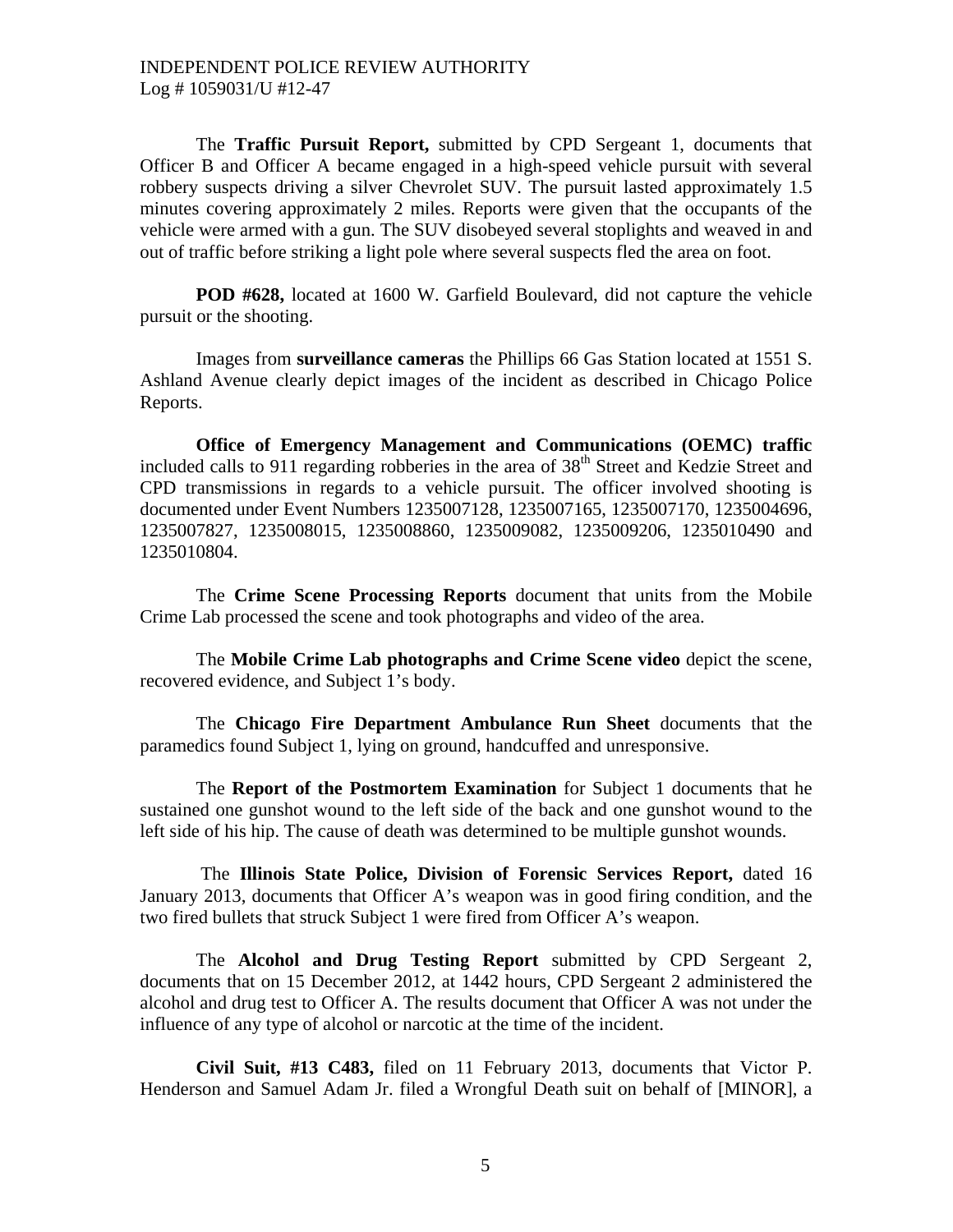minor, by his mother, [Female]. The documents cite that Officer A, in the course of her duties as a Chicago Police Officer, used excessive and unjustified force during the arrest of Subject 1.

 In an **IPRA telephone interview** on 15 December 2012, **Witness 4** stated that he was in the Phillips 66 gas station located at 5501 S. Ashland Avenue at the time of the incident. Witness 4 saw a gray Jeep Cherokee (actually a gray Chevrolet Trail Blazer) moving at a high rate of speed crash into the pole that was located near the gas station lot. Witness 4 saw four black males exit the vehicle. Witness 4 saw a marked Chicago Police Tahoe come rapidly into the gas station where it struck one of the black males (Subject 1). After Subject 1 was struck by the officer's police vehicle, Witness 4 saw him engage in a struggle with a white male officer (Officer B). While on the ground, a white female officer (Officer A) approached Subject 1 and Officer B and Officer A yelled, "Don't move." Witness 4 then heard two gunshots. Witness 4 did not observe a weapon in Subject 1's hand.

 In an **IPRA telephone interview** taken on 15 December 2012, **Witness 5** stated that as she entered the gas station at 5501 S. Ashland Avenue, she saw a truck (No description provided) traveling at a high rate of speed and crash into a pole. Witness 5 observed several black males exit the vehicle and flee the area on foot. As one of the black males (Subject 1) exited the rear of the truck, a police vehicle struck him. The officers from the police vehicle exited and pulled Subject 1 from under the vehicle. Witness 5 then observed a struggle between the officers and heard several gunshots.

 In an **IPRA telephone interview** taken on 15 December 2012, **Witness 6** stated that as she waited at the bus stop at  $55<sup>th</sup>$  Street and Ashland Avenue she observed an SUV crash into a pole. Several black males jumped out of the rear of the SUV and fled on foot. Witness 6 saw one of the black males (Subject 1) jump out of the rear of the SUV and get struck by a police vehicle. Witness 6 then observed Subject 1 and Officer B wrestling on the ground. Witness 6 then heard four to five gunshots, and saw Subject 1 lying on the ground. Witness 6 stated that she believed that Subject 1 had a mobile telephone in his hand.

 **Witness 2** was interviewed by CPD Detective 1 but refused to be interviewed by IPRA, or cooperate further with the investigation.

 In an **interview at IPRA** on 19 November 2013, **Officer A,** provided the same details of the incident as she provided to the assigned detectives and documented in the General Case Reports and earlier in this report.

 In an **interview at IPRA** on 5 December 2013, Officer B, provided the same details of the incident as he provided to the assigned detectives and documented in General Case Reports and earlier in this report.